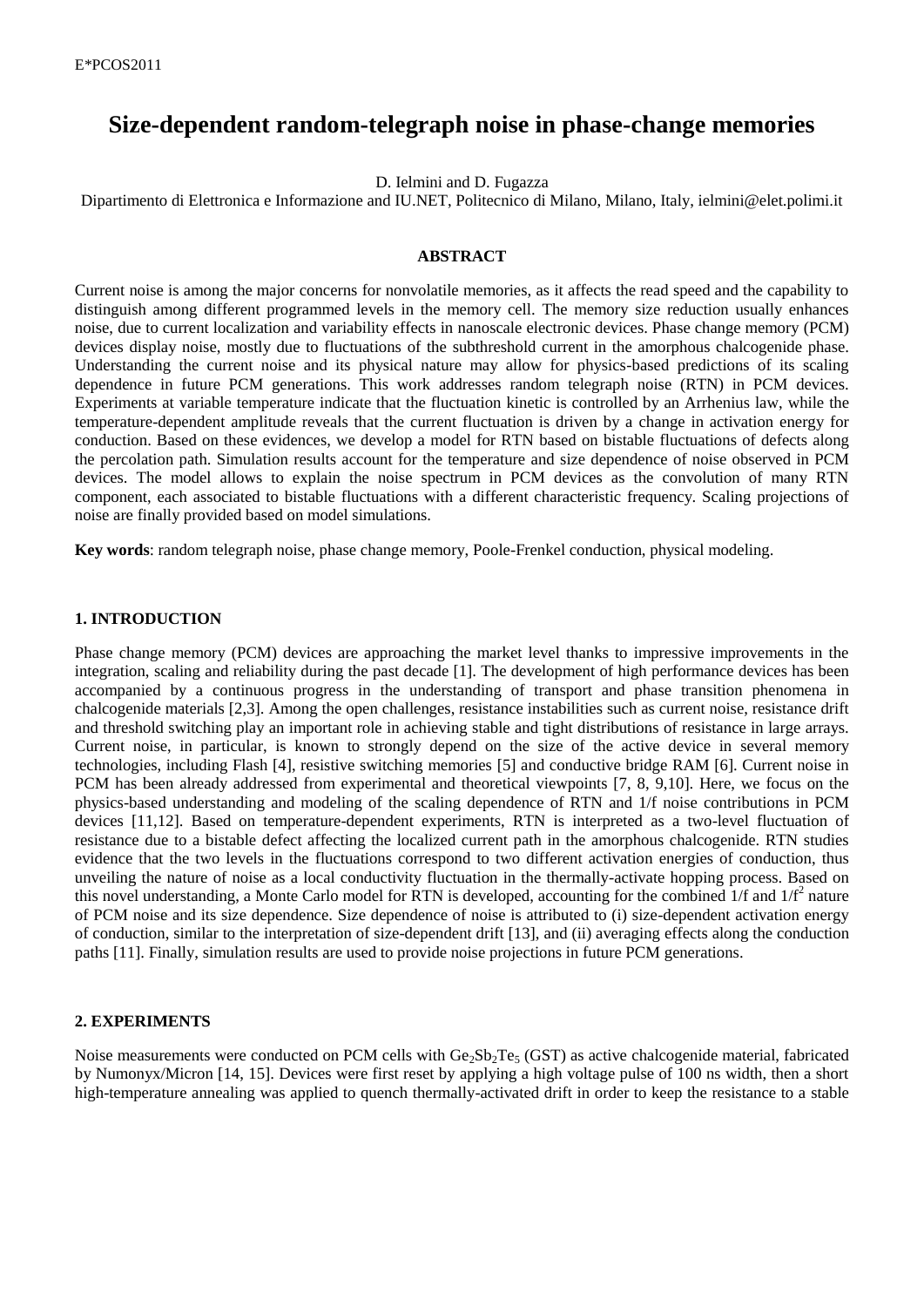



**Fig. 1** Measured R as a function of time for increasing T. The measured resistance clearly displays RTN with increasing amplitude and transition times for decreasing T [12].

**Fig. 2** Measured ΔR/R from Fig. 1, as a function of 1/kT. The linear behavior indicates a change of activation energy for conduction  $E_A$  as the root cause for the two-level conductance fluctuation [12].

level during the noise measurement. After these preparation stages, the current noise was measured through a bandpass filter, a trans-conductance amplifiers and a spectrum analyzer. Fig. 1 shows the measured resistance as a function of time, under an applied voltage of 0.1 V and for increasing temperature T. A clear RTN effect is shown, where the resistance displays a fluctuation between two levels, namely a low resistance  $R_1$  and a high resistance  $R_2$ . Correspondingly, characteristic times  $\tau_{12}$  and  $\tau_{21}$  can be measured for the transitions from low to high resistance and vice versa, respectively. Both transitions become faster for increasing T, which indicates a temperature-activation of RTN. More insight into the bistable fluctuation at the basis of RTN can be obtained from Fig. 2, showing the relative change in resistance  $\Delta R/R$ , where  $\Delta R = R_1 - R_2$  and R is the average between the two levels, as a function of 1/kT.  $\Delta$ R/R decreases linearly for increasing T, showing an intercept at  $1/kT_{MN}$  with  $T_{MN} = 483$  K.

To interpret the observed T-dependence of RTN, we use the Arrhenius law for conduction due to thermally-activated hopping [16]:

$$
R = R_0 \exp(E_A / kT)
$$
 (1)

where  $E_A$  is the activation energy for conduction and  $R_0$  is a pre-exponential factors given by the Meyer-Neldel (MN) rule [12,17], namely:

$$
R_0 = R_{00} \exp(-E_A / kT_{MN})
$$
 (2)

where  $R_{00}$  is another pre-exponential factor and  $T_{MN}$  is the isokinetic temperature, namely the temperature for the crossing of all exponential extrapolations of resistance in the Arrhenius plot [8]. Differentiating Eqs. (1) and (2), one can evaluate the resistance change induced by a fluctuation in the pre-exponential factor  $R_{00}$  or of the activation energy E<sub>A</sub>. In the latter case, using the approximation for the resistance change given by  $\Delta R = dR/dE_A \Delta E_A$ , one obtains [12]:

$$
\Delta R/R = \Delta E_A / kT (1 - T / T_{MN})
$$
 (3)

which evidences that a linear increase of  $\Delta R/R$  for increasing  $1/kT$  should be expected in correspondence of a change in EA. This is the behavior observed in Fig. 2, thus strongly suggesting that RTN origins from a fluctuation of the effective activation energy in the conduction path through the amorphous phase [12]. Note that this interpretation is similar to the one developed for the resistance drift, where size dependent experiments and theoretical studies have shown that resistance increases with time due to a change in the activation energy for conduction [13]. From the slope of data in the figure, Eq. (3) yields  $\Delta E_A = 4$  meV, corresponding to the change in  $E_A$  at the basis of the observed RTN.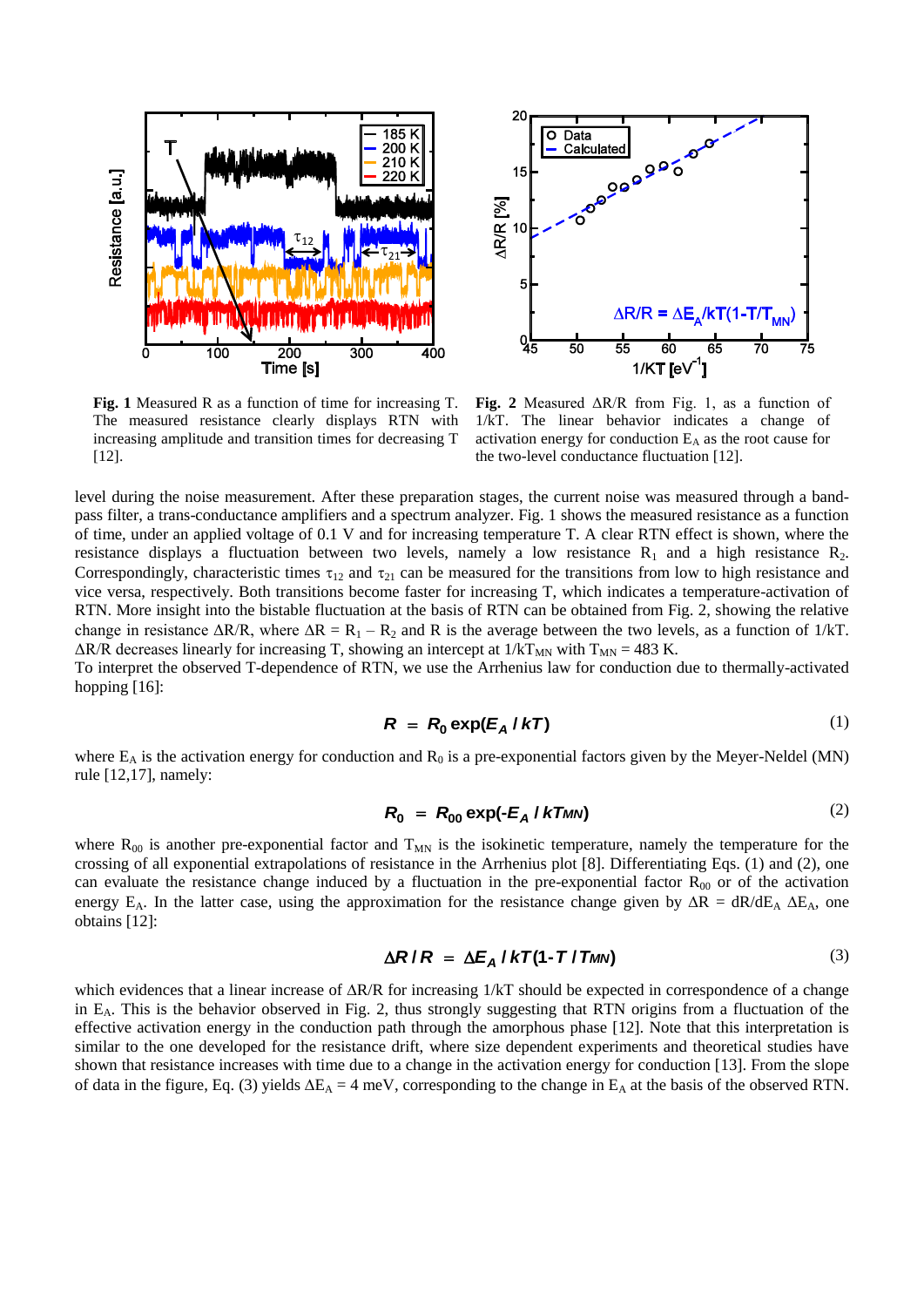



**Fig. 3** Measured transition times  $\tau_{12}$  and  $\tau_{21}$  in the Arrhenius plot. Times were obtained from the time-domain analysis of data in Fig. 1. Arrhenius fitting from Eq. (4) is also shown [12].

**Fig. 4** Schematic energy diagram for bistable fluctuation at the basis of RTN. The small  $\Delta W$  leads to slightly different transition rates between the metastable states [12].

The isokinetic temperature  $T_{MN} = 483$  K is in agreement with results from T-dependent measurements of resistance [12]. It should be noted that a change of R<sub>00</sub> in Eq. (2) would have led to a T-independent  $\Delta R/R = \Delta R_{00}R_{00}$ , thus further supporting our interpretation of RTN as an activation energy driven phenomenon. From these results, we can describe RTN as due to a bistable structural fluctuation in the disordered amorphous phase, leading to a fluctuation of the energy barrier for hopping at a critical hopping site along the conduction path.

From the T-dependence of RTN transition times in Fig. 1, one can gain information about the kinetic of the structural fluctuation at the basis of the RTN phenomenon. Fig. 3 shows the Arrhenius plot of characteristic times  $\tau_{12}$  and  $\tau_{21}$ , obtained from the analysis of resistance waveforms in Fig. 1. The transition times  $\tau_{12}$  and  $\tau_{21}$  show an Arrhenius temperature dependence according to:

$$
\tau_{nm} = \tau_0 e^{W_{nm}/kT} \tag{4}
$$

where  $\tau_0$  is the attempt-to-escape time and W<sub>nm</sub> is the energy barrier for the transition from state n = 1 to state m = 2 or vice versa. Analysis of  $\tau_{12}$  and  $\tau_{21}$  through Eq. (4) yields the energy barrier W<sub>12</sub> = 0.446 eV and W<sub>21</sub>= 0.467 eV, respectively, while the pre-exponential time  $\tau_0$  is in the range  $10^{-13}$ - $10^{-12}$  s for both transition times. A small energy difference  $\Delta W = W_{12} - W_{21} \approx 22$  meV is extracted between the two apparent activation energies: This corresponds to the energy misalignment between the two states of the fluctuating defect. The small  $\Delta W$  is responsible for the bistable behavior of the fluctuation, since there will be no strong 'preference' of the system for one metastable state or the other. On the other hand, crystallization and structural relaxation are described as irreversible transitions from a metastable state (amorphous phase) to a relatively stable state (amorphous state in the SR case, crystalline state for the crystallization transition), as a result of  $\Delta W$  being considerably larger than kT at the experimental temperature [18,19]. Note that, in the studied case of Figs 1-3, state 1 (high resistance state) is slightly more stable than state 2 (low resistance state), thus yielding activation energy barriers  $W_{12} > W_{21}$ . This can be seen in Fig. 1 as a longer time spent, on average, by the system in the high resistance  $R_1$  with respect to the low resistance  $R_2$ .

# **3. NOISE MODEL**

The Arrhenius behavior of RTN and the similarity between bistable RTN and metastable states annealing in structural relaxation at the basis of the resistance drift [18,19], we propose a physical model according to the two-level fluctuating system in Fig. 4. This shows the schematic energy diagram of a 'defect', e.g. a weakly-bonded atom or group of atoms, affected by distorted/dangling bonds or close to a vacancy or a microvoid. The defect can fluctuate between two energy minima corresponding to state 1 and state 2, having almost the same energy. The transition takes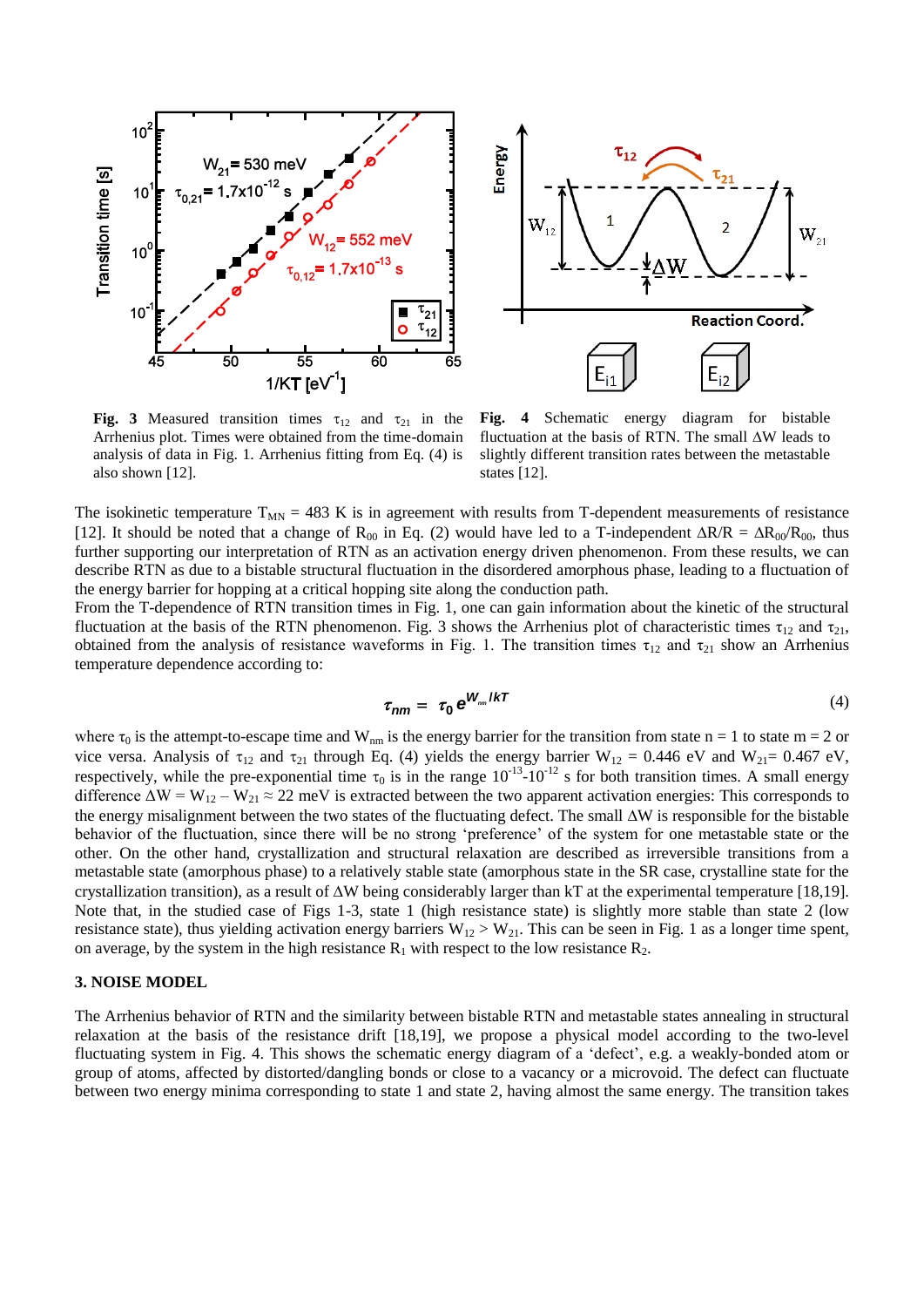place by thermally-activated excitation over energy barriers  $W_{12}$  (from state 1 to state 2) or  $W_{21}$  (opposite transition). The transition times are thus clearly obtained from Eq. (4). The energy diagram in Fig. 4 is similar to the typical metastable picture used for structural relaxation in resistance drift [18, 19, 20]: RTN may thus be viewed as a peculiar case of resistance drift, where the similar energy of the initial and final states results in a reversible sequence of transitions between the two resistance states, as opposed to the irreversible transition to higher hopping barrier, hence higher resistance, of resistance drift [18,19].

Beside describing the fluctuation kinetic, the RTN model has to couple to an appropriate conduction model, implementing thermally-activated hopping conduction in presence of energy-barrier disorder due to the amorphous structure. To describe conduction and resistance calculation, we used the distributed Poole-Frenkel (DPF) model where the amorphous chalcogenide is composed of hopping sites with distributed hopping energy barriers  $E_i$  [8, 11]. Each hopping site was assumed to fluctuate according to the energy diagram in Fig. 4, where the two minima states correspond to two different activation energies  $E_{i1}$  and  $E_{i2}$  with difference  $\Delta E_i$ . Energy barriers were randomly extracted by Monte Carlo approach between 0 and 1.35 eV leading to a wide range of local resistances within the amorphous volume, according to the Arrhenius formula [8, 12]:<br>  $R_{in} = R_{0i} \exp(E_{in} / kT) = R_{00, site} \exp(E_{in} / kT (1 - T / T_{MN$ amorphous volume, according to the Arrhenius formula [8, 12]:

$$
R_{in} = R_{0i} \exp(E_{in} / kT) = R_{00 \text{, site}} \exp(E_{in} / kT(1 - T / T_{MN}))
$$
 (5)

where  $R_{0i}$  and  $R_{00,\text{site}}$  are local pre-exponential factors, n is an index with n = 1 or 2, and  $R_{0i}$  is given by a MN rule similar to Eq. (2). The change of energy barrier  $\Delta E_i$  was assumed to be a fraction of up to 10% of the local  $E_i$ . The change of activation energy between  $E_{i1}$  and  $E_{i2}$  led to a corresponding change in resistance, leading to the two-level local fluctuation of resistance. The energy barriers  $W_{12}$  and  $W_{21}$  were also assigned randomly between 0 and 1 eV, with an energy barrier change  $\Delta W$  of a few kT [21,22]. Monte Carlo simulations of defect fluctuation with a time step t were performed to obtain time-dependent activation energies and resistances within the discretized amorphous volume. The resulting resistance network was finally solved to yield the global resistance R(t) [8, 12].



**Fig. 5** Calculated R as a function of time for amorphous thickness  $u_a = u_{a, max}$  (a), 3/5  $u_{a, max}$  (b) and 1/5  $u_{a, max}$  (c) [12].



**Fig. 6** Calculated average ΔR/R as a function of F for various aspect ratios  $\xi = u_a / \sqrt{A}$  of the amorphous volume. Isotropic scaling approach was assumed in the calculations [12].

#### **4. SIMULATION RESULTS**

Fig. 5 shows the calculated R for amorphous regions of increasing thicknesses  $u_a$ , namely 20% (a), 60% (b) and 100% (c) of the maximum thickness  $u_{a,max} = 36$  nm. Both RTN and 1/f components can be seen in the calculated R, where the 1/f contribution comes from the envelope of a large amount of individual RTN contribution [21]. The presence of a *dominant* RTN component is due to fluctuating defects with particularly large difference in activation energy  $\Delta E_i$ along the localized conduction path, thus resulting in a strong change in the global resistance. In addition, for a fluctuating defect to be dominant, it must serve as one of the critical bottlenecks for conduction. According to Fig. 10, thin amorphous regions show a relatively small noise with no visible RTN. This is due to averaging effects, where the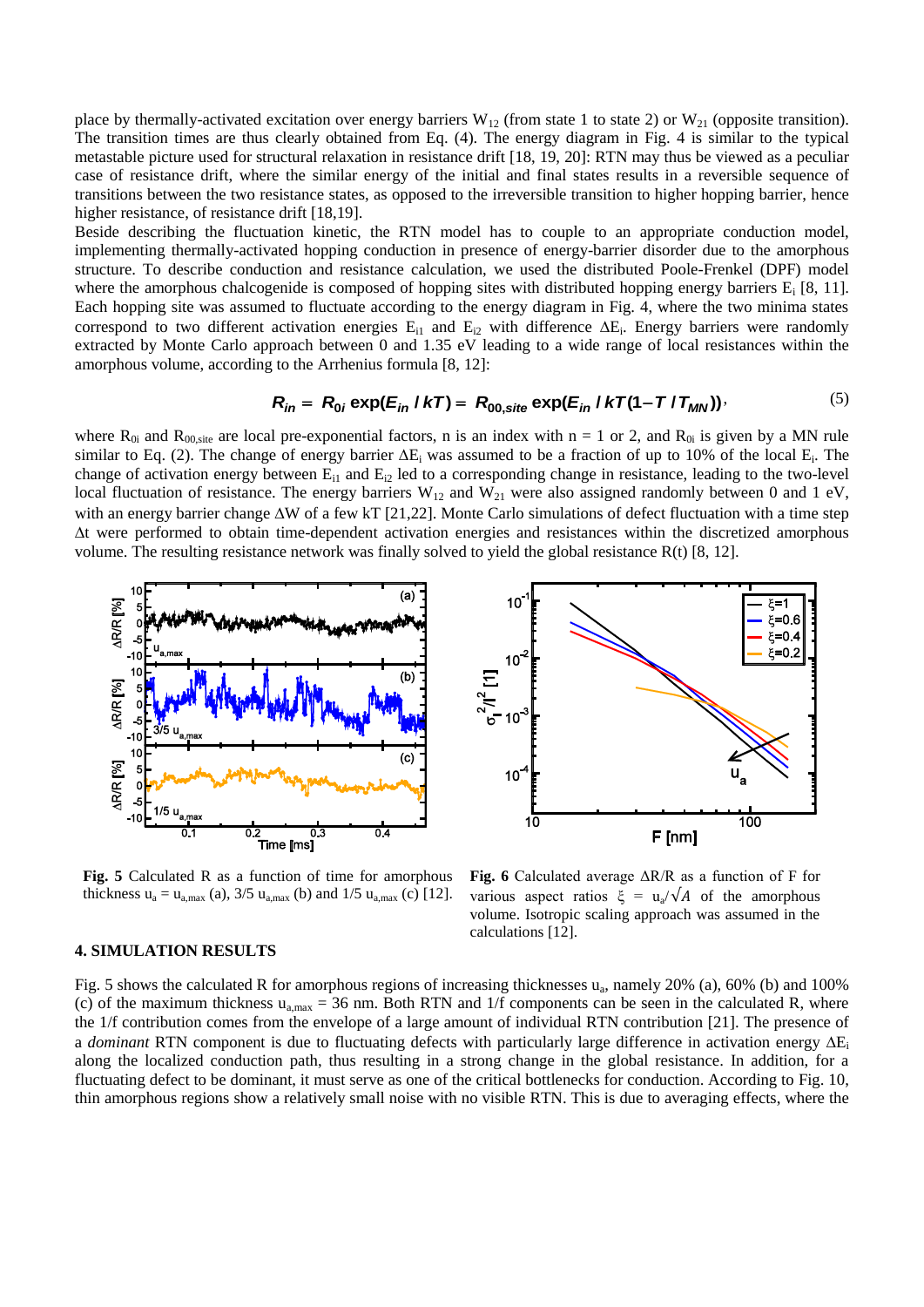fluctuations coming from many parallel conduction paths is averaged out. Also, the activation energy is small in thin amorphous caps, as a result of DPF conduction and percolation effects: As a result, the relative change  $\Delta E_i$  of the controlling hopping site is also small, resulting in a small  $\Delta R_i/R_i$  according to Eq. (3). As  $u_a$  increases,  $\Delta R/R$  increases due to the increase of activation energy for conduction. This is similar to the thickness dependence of the drift exponent in PCM devices, where the time exponent of drift increases for increasing thickness [13]. The RTN contributions also increase for increasing  $u_a$  (see Fig. 5b,  $u_a = 3u_{a,max}/5$ ), as the effective  $E_A$  controlling the critical path increases. The noise amplitude and the RTN relative contribution finally decrease for relatively thick samples, due averaging effects, this time taking place due to multiple fluctuating defects acting in series along the relatively long hopping conduction path.

Fig. 6 shows the calculated R/R as a function of the minimum feature size of lithography F, assuming an isotropic scaling of all dimensions of the amorphous volume according to a single scaling factor [12]. A reference cubic volume with aspect ratio  $\xi = u_a/(A)^{1/2} = 1$ , where A is the cross-section area of the amorphous volume, was used. The relative resistance change was also calculated for smaller aspect ratios  $\xi = 0.2$ , 0.4 and 0.6, corresponding to amorphous regions with shallower shape than the cubic case. For relatively large  $u_a$ ,  $\Delta R/R$  decreases for decreasing F, which is due to the decreasing number of hopping sites in the amorphous volume. This leads, on the one hand, to an increase of the global  $E_A$ , as a result of a limited probability to find lucky paths with small  $E_A$ , hence to an enhanced noise according to Eq. (2). On the other hand, the decreasing number of fluctuating hopping sites causes less averaging and more relative fluctuation, as already observed in resistance drift experiments [23] and calculations [12]. As ξ decreases, E<sup>A</sup> increases less with downscaling, thus resulting in a partial compensation of the noise increase with respect to  $\xi = 1$  [8]. Averaging effects and the activation energy appear thus as the main parameters controlling sizedependent noise and dictating the scaling behavior of RTN in future PCM generations.

## **6. CONCLUSION**

A noise model based on bistable fluctuating defects in PCM is presented. T-dependent RTN evidences the origin of RTN as a fluctuation of energy barrier for conduction in thermally-activated hopping transport. This evidence serve as the physical basis of the RTN model, where conduction is described by a DPF model and bistable fluctuation introduces noise via time-dependent activation energy of hopping sites. The model can describe the size-dependence of noise in PCM, thus allowing for scaling predictions of noise amplitude in future PCM technology nodes.

#### **REFERENCES**

- [1] G. Servalli, IEDM Tech. Dig. (2009) 113.
- [2] M. Wuttig and N. Yamada, Nature Mater. **6** (2007) 122.
- [3] S. Raoux, W. Welnic and D. Ielmini, Chem. Rev. **110** (2010) 240.
- [4] A. S. Spinelli, et al., Jpn. J. Appl. Phys. **47** (2008) 2598.
- [5] D. Ielmini, F. Nardi and C. Cagli, Appl. Phys. Lett. **96** (2010) 053503.
- [6] R. Soni, et al., J. Appl. Phys. **107** (2010) 024517.
- [7] P. Fantini, A. Pirovano, D. Ventrice, and A. Redaelli, Appl. Phys. Lett. **88** (2006) 263506.
- [8] D. Fugazza, D. Ielmini, S. Lavizzari and A. L. Lacaita, IEDM Tech. Dig. (2009) 723.
- [9] G. B. Beneventi, A. Calderoni, P. Fantini, L. Larcher, and P. Pavan, J. Appl. Phys. **106** (2009) 054506.
- [10] M. Nardone, V. I. Kozub, I. V. Karpov, and V. G. Karpov, Phys. Rev. B **79** (2009) 165206.
- [11] D. Fugazza, D. Ielmini, S. Lavizzari and A. L. Lacaita, IEEE IRPS (2010) 743.
- [12] D. Fugazza, D. Ielmini, G. Montemurro, and A. L. Lacaita, IEDM Tech. Dig. (2010) 652.
- [13] M. Boniardi and D. Ielmini, Appl. Phys. Lett. **98** (2011) 243506.
- [14] F. Pellizzer, et al., Symp. VLSI Tech. Dig. (2004) 18.
- [15] F. Pellizzer, et al., Symp. VLSI Tech. Dig. (2006) 122.
- [16] D. Ielmini and Y. Zhang, J. Appl. Phys. **102** (2007) 054517.
- [17] S. D. Savransky and I. V. Karpov, Mat. Res. Soc. Symp. Proc. (2008) 1072.
- [18] D. Ielmini, D. Sharma, S. Lavizzari, and A. L. Lacaita, IEEE Trans. Electron Devices **56** (2009) 1070.